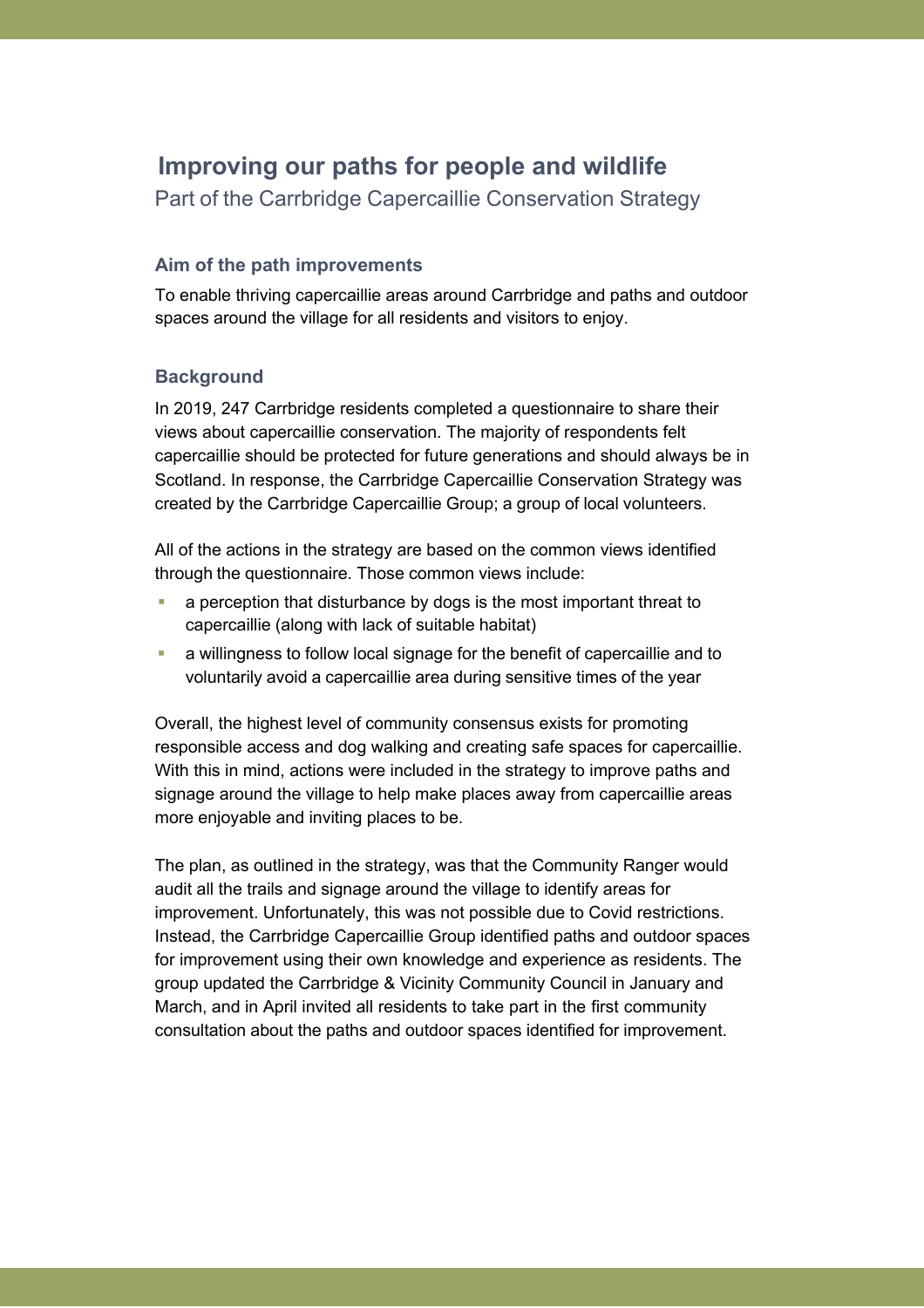### **First community consultation (April – May)**

All residents were invited to share their views on 17 paths and outdoor spaces identified for improvement by the Carrbridge Capercaillie Group. Specifically, residents were invited to answer the following questions: Have the right paths and outdoor spaces been identified for attention? Have any been missed? In the areas identified, what do they think could be improved?

In total, 79 residents (16% of the community) shared their views using feedback forms provided (on and offline). Most public consultations attract a response rate of 10 to 15% and through the consultation process residents also volunteered to help with the work.

The consultation enabled the Carrbridge Capercaillie Group to identify the priority paths and outdoor spaces for improvement. The group then commissioned a contractor to survey and develop draft proposals for improving those areas.

#### **Second community consultation (October – November)**

From 16 October to 7 November, residents will be invited to share their views about the aforementioned proposals. Two drop-in sessions will be held in Carrbridge Village Hall on Saturday 16 and Monday 18 October for residents to view the proposals, ask questions and leave feedback. Both drop-in sessions will be attended by a member of the Carrbridge Capercaillie Group andmembers of the Cairngorms Capercaillie Project team. Residents will also be able to view the proposals and share their feedback online via a closed webpage for the community.

Prior to this consultation, all relevant landowners, neighbours and other stakeholders including the Carrbridge & Vicinity Community Council have engaged in a pre-consultation and support the proposals being shared with the community.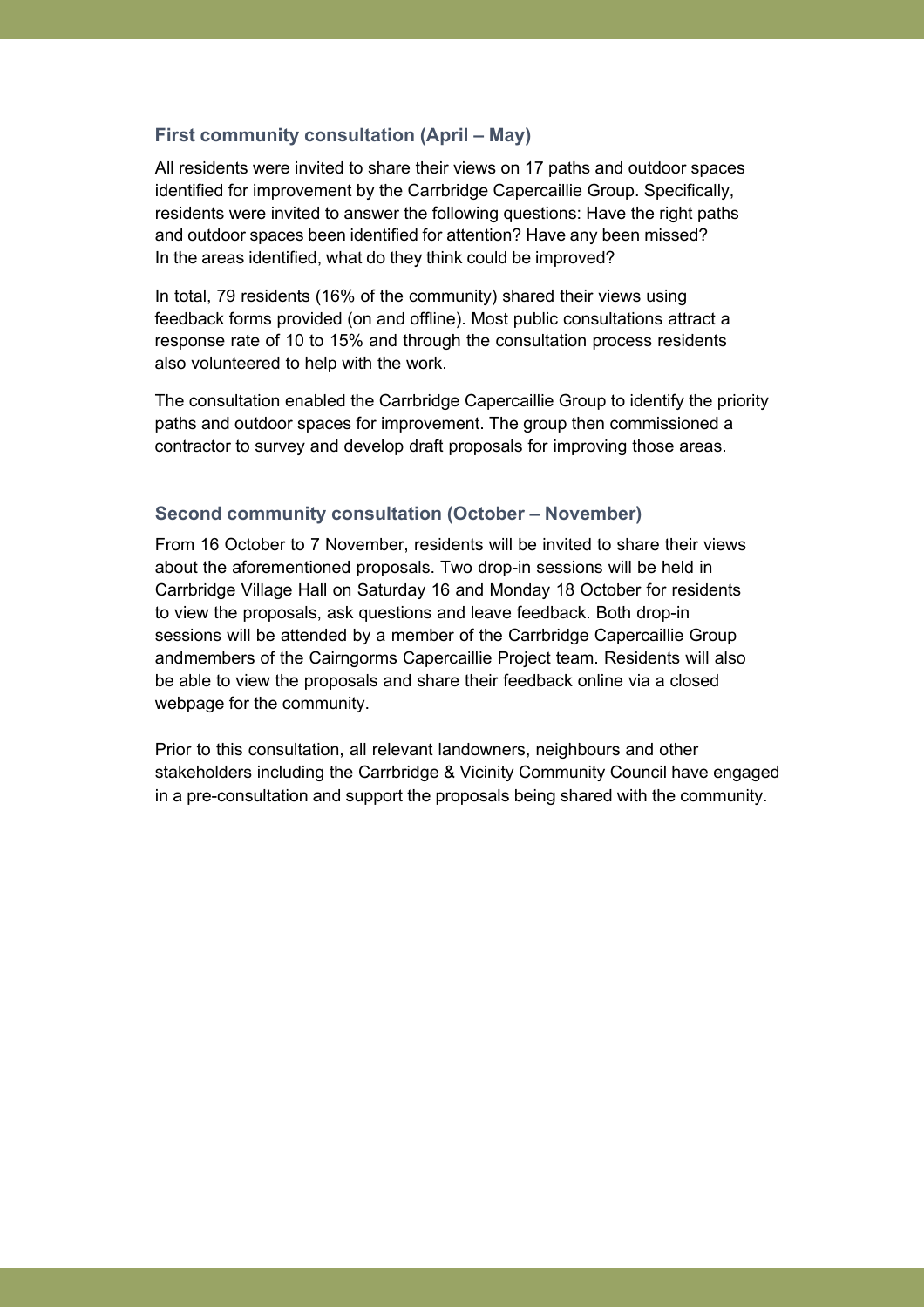### **FAQs**

#### **1. How has this path improvements project come about?**

All of the actions in the Carrbridge Capercaillie Conservation Strategy are based on the common views of residents identified through a questionnaire in 2019. The results of the questionnaire identified that the highest level of community consensus exists for promoting responsible access and dog walking and creating safe spaces for capercaillie. With this in mind, actions were included in the strategy to improve paths and signage around the village to help make places away from capercaillie areas more enjoyable and inviting places to be.

### **2. How will improving paths around Carrbridge help capercaillie?**

To help capercaillie thrive around Carrbridge, residents and visitors (and their dogs) must have paths and outdoor spaces away from capercaillie areas that they can easily access and enjoy.

# **3. Do paths and outdoor spaces around Carrbridge really need improving?**

In May the Carrbridge Capercaillie Group consulted the community on a range of paths and outdoor spaces around the village that could be improved. 79 residents responded to the consultation. The results found that all of the paths and outdoor spaces were considered to be 'really important' for improvement.

# **4. Which paths and outdoor spaces have been prioritised for improvement?**

The roadside path to Carr Plantation; the snakey bridge in Carr Plantation; the bridge viewpoint; the entrance to the riverside path and the riverside path itself; the entrances to Ellan Woods by the Village Hall and Landmark; and a new path from the station to Landmark.

### **5. Why is the bridge viewpoint included in the project?**

The results of the first consultation identified the bridge viewpoint as a priority for improvement. In addition, all of the path improvements proposed form a package of works to improve paths and outdoor spaces throughout the village, away from capercaillie areas, for all residents and visitors to enjoy. Members of the Highland Council have not yet expressed an opinion on the bridge viewpoint proposal, but support the proposal being shared with the community.